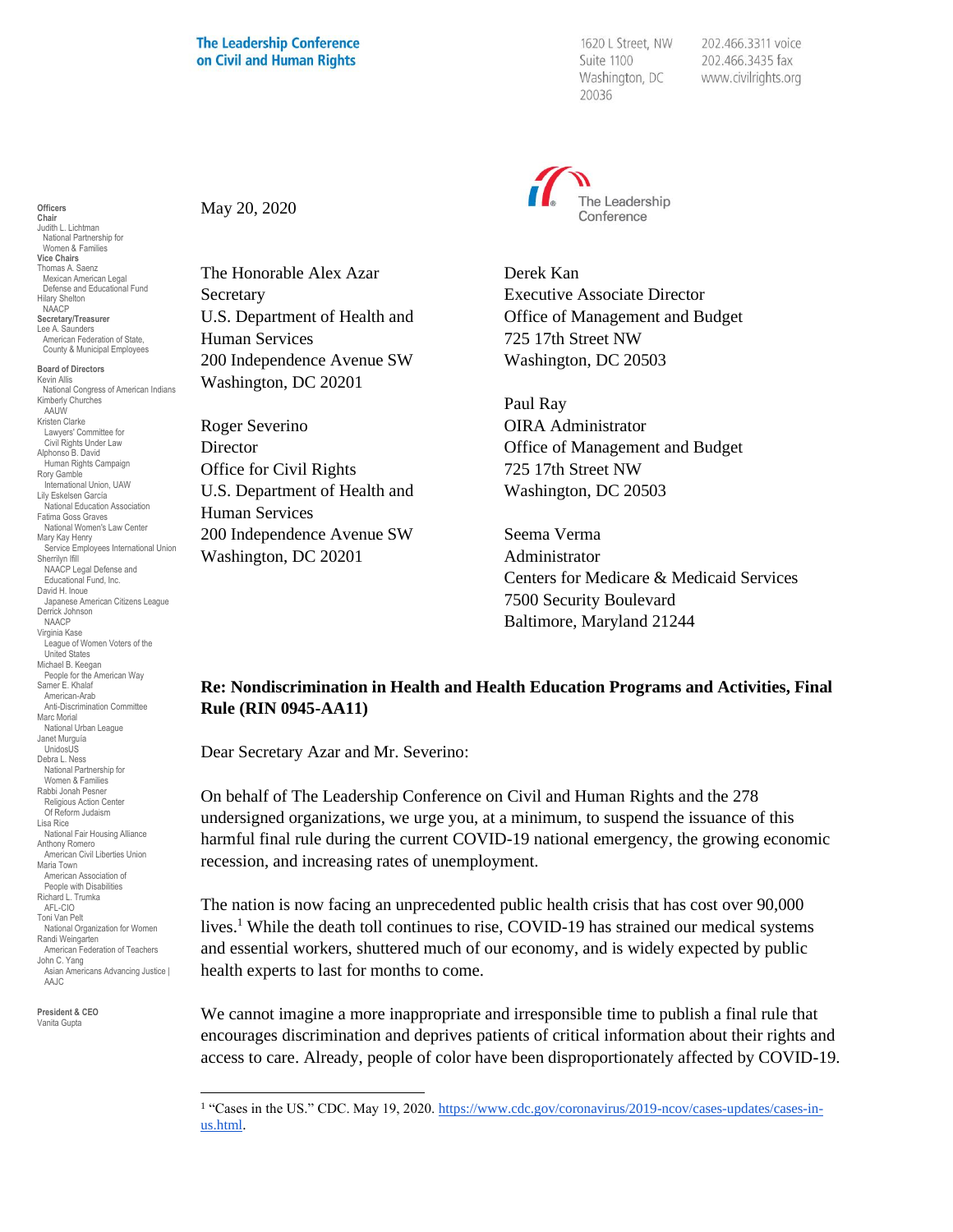May 20, 2020 Page 2 of 9



Latino and Black residents in New York City, for example, are dying at twice the rate of their white peers.<sup>2</sup> LGBT people, particularly LGBT people of color, are also uniquely vulnerable at this time. Additionally, the pandemic has caused a rise in racist harassment and hate crimes against Asian Americans, further instilling fear when seeking care free from discrimination. This rule would inappropriately authorize the denial of medical care — including testing and treatment for COVID-19 to some populations at greatest risk from this deadly virus and worsen health disparities. That's why this proposal was opposed by the nation's leading associations of medical and mental health professionals, even before the current crisis.

As proposed by the U.S. Department of Health and Human Services, this rule would falsely tell hospitals and health plans that they could:

- Refuse testing or treatment because a patient is transgender or doesn't conform to sex stereotypes.
- Refuse testing or treatment because a patient has had an abortion.
- Refuse testing or treatment to patients based on a provider or staff member's personal beliefs.
- Refuse testing or treatment based on sexual orientation, even in programs that have banned such discrimination since the G.W. Bush administration.
- Incorporate discriminatory plan benefit designs that eliminate/limit coverage critical to people with disabilities or preexisting conditions and place certain kinds of treatments needed by people with specific disabilities on the most expensive copay tiers.
- No longer notify patients of their right to receive information in their primary language.
- No longer notify patients of their right to file a grievance if they're mistreated.

In addition to the potential for the substance of the rule to exacerbate the current crisis, there are several procedural reasons why publishing a final rule during this ever-evolving crisis is inappropriate and irresponsible.

First, the conditions of this crisis make it impossible for many critical stakeholders to engage in the Office of Management and Budget's public input process, as required by Executive Order 12866.

Second, these conditions make it impossible for health care entities to familiarize themselves with implementing this sweeping rule change, which would alter dozens of provisions of the current rule and create unnecessary burdens. The rapidly evolving nature of the pandemic also makes it impossible to determine appropriate effective dates for any rule changes at this time.

Third, pending Supreme Court decisions on the scope of federal sex discrimination laws and challenges to the Affordable Care Act also make it unwise to issue a final rule at this time. These rulings could potentially have major implications for the scope and legality of the final rule. HHS should await these rulings and thoroughly consider their implications before pressing forward with a final rule.

<sup>2</sup> Crear-Perry, Joia and McAfee, Michael. "To Protect Black Americans from the Worst Impacts of COVID-19, Release Comprehensive Racial Data." *Scientific American.* April 24, 202[0.https://blogs.scientificamerican.com/voices/to-protect-black](https://blogs.scientificamerican.com/voices/to-protect-black-americans-from-the-worst-impacts-of-covid-19-release-comprehensive-racial-data/)[americans-from-the-worst-impacts-of-covid-19-release-comprehensive-racial-data/.](https://blogs.scientificamerican.com/voices/to-protect-black-americans-from-the-worst-impacts-of-covid-19-release-comprehensive-racial-data/)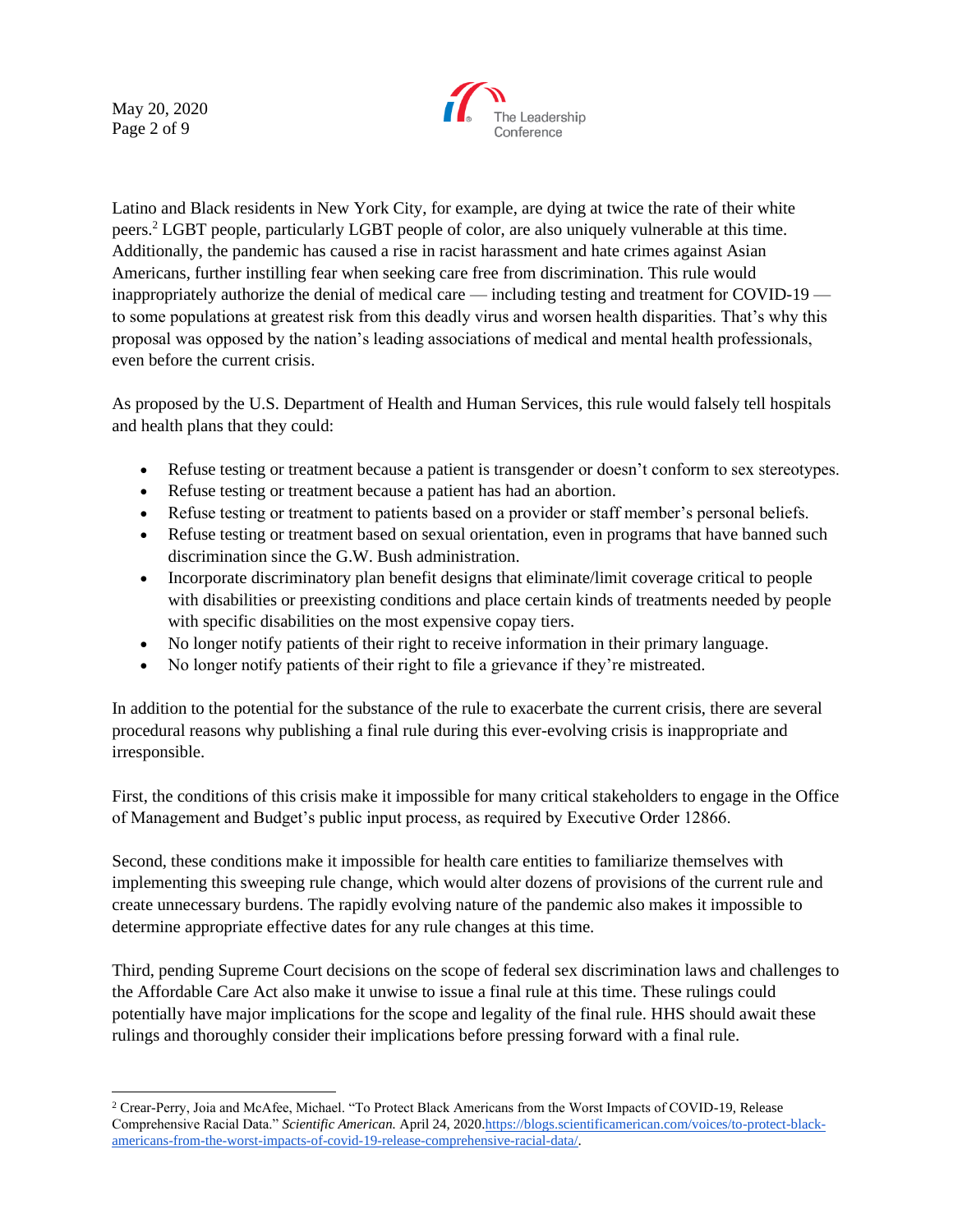May 20, 2020 Page 3 of 9



For all these reasons, we urge you not to move forward with this final rule. At a minimum, this rulemaking process should be suspended until at least 90 days after the termination of the current COVID-19 Public Health Emergency declared by Secretary Azar on January 31, and after a large majority of states are no longer subject to stay-at-home orders and closure of non-essential businesses.

HHS has called COVID-19 "an emergency of unprecedented magnitude." So far, the administration has failed to take the necessary steps to make testing, contact tracing, personal protective equipment, and other critical supplies available to save lives. We urge you to devote the full attention of your administration to this crisis and to suspend non-emergency rulemaking — especially rules such as this one that could exacerbate the pandemic. If you have any questions, please contact Emily Chatterjee, senior policy counsel, at [chatterjee@civilrights.org.](mailto:chatterjee@civilrights.org)

Sincerely,

The Leadership Conference on Civil and Human Rights National Center for Transgender Equality AbsoluteCARE Medical Center and Pharmacy **ACCESS** ACLU of Montana Advocates for Youth AFL-CIO African American Ministers In Action AIDS Alabama AIDS Foundation Chicago Alianza Nacional de Campesinas American Association of People with Disabilities American Association of University Women (AAUW) American Atheists American Civil Liberties Union American Federation of Teachers American Humanist Association American Muslim Health Professionals American Public Health Association American Speech-Language-Hearing Association Americans for Democratic Action (ADA) Amnesty International USA API Social Work Council API Social Work Council Northern CA APISWC (Asian Pacific Islander Social Work Council) Appalachian Indivisible Asian & Pacific Islander American Health Forum Asian Americans Rising Association for Chinese Families of the Disabled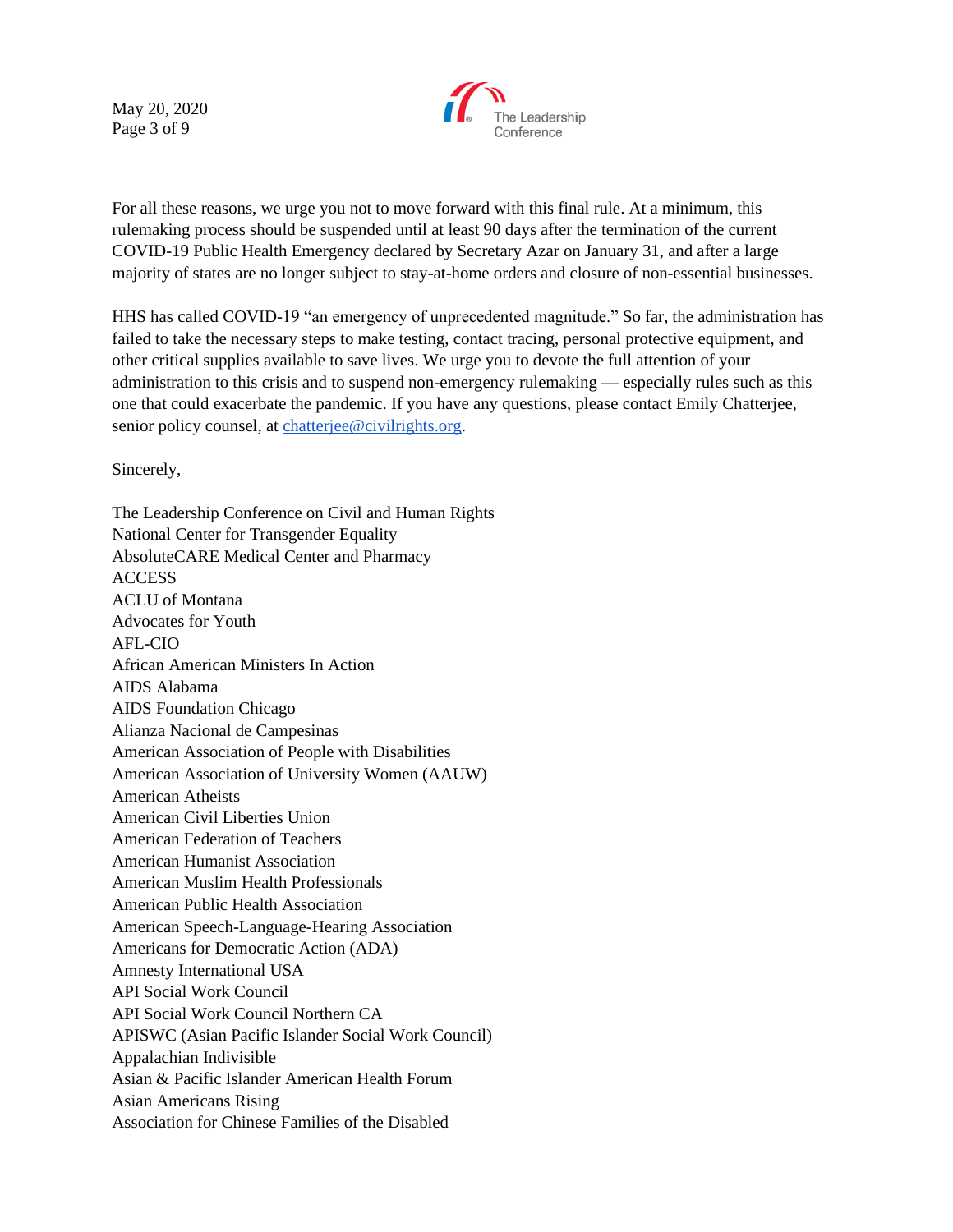May 20, 2020 Page 4 of 9



Association for Community Affiliated Plans Association of Asian Pacific Community Health Organizations (AAPCHO) Association of People Supporting Employment First (APSE) Athlete Ally Atlanta Pride Committee Bend the Arc: Jewish Action Bridgercare Cal Voices California Black Women's Health Project California LGBTQ Health and Human Services Network California Pan-Ethnic Health Network Callen-Lorde Community Health Center Center for American Progress Center for Constitutional Rights Center for Elder Law & Justice Center for Health Progress Center for Independence of the Disabled, NY Center for Law and Social Policy (CLASP) Center for Medicare Advocacy Center for Public Policy Priorities Center for Public Representation Center for Reproductive Rights Center for the Study of Hate & Extremism - California State University, San Bernardino CenterLink: The Community of LGBT Centers Centro de los Derechos del Migrante, Inc. Chicago House and Social Services Agency Children's Aid Chinese-American Planning Council (CPC) Chronic Disease Coalition Church World Service Citizen Action of New York Citizens' Committee for Children of New York Clearinghouse on Women's Issues Coalition for Asian American Children and Families Coalition for Disability Health Equity Coalition of Labor Union Women Colorado Organization for Latina Opportunity and Reproductive Rights (COLOR) Community Catalyst Congregation of Our Lady of Charity of the Good Shepherd, U.S. Provinces Consumers for Affordable Health Care East Bay Asian Youth Center East Bay Community Law Center East Bay Refugee and Immigrant Forum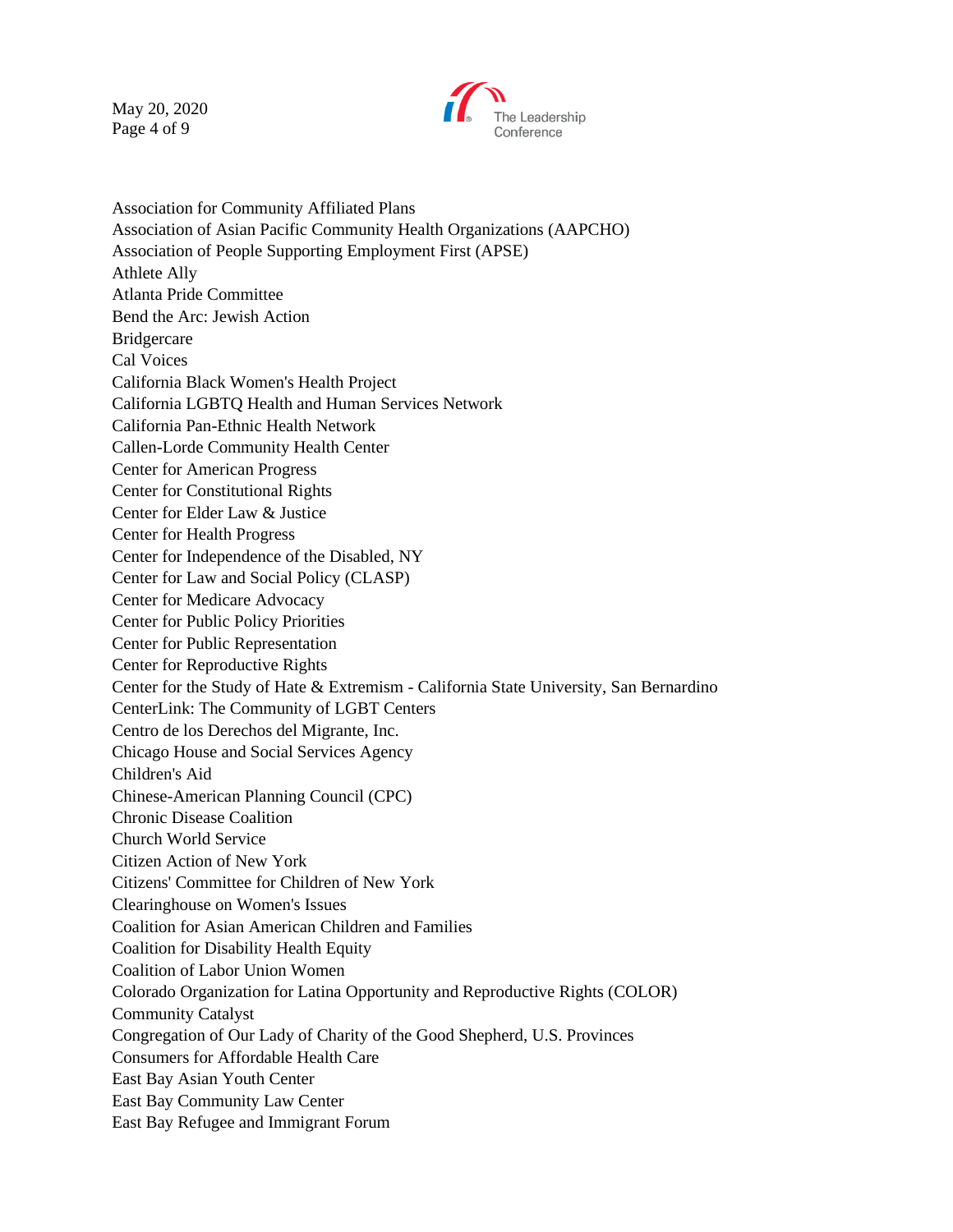May 20, 2020 Page 5 of 9



Empire Justice Center Episcopal Diocese of Atlanta Equal Rights Advocates Equality California Equality Federation Equality Florida Equality Montana Equality New Mexico Equality North Carolina Equality Ohio Equality Texas EqualityMaine Equity Forward Families USA Family Equality Female-To-Male International, Inc. Feminist Majority Foundation Feminist Women's Health Center FORGE, Inc. Forward Montana Foundation Forward Together Action Gay City: Seattle's LGBTQ Center Gender Equality Montana Gender Spectrum Georgia Equality Georgians for a Healthy Future GLBTQ Legal Advocates & Defenders (GLAD) GLMA: Health Professionals Advancing LGBTQ Equality GLSEN Greater New York Labor-Religion Coalition Health Access California Heartland Alliance Heartland Resistance Coalition, an Indivisible group Hispanic Federation Hmong Cultural Center of Butte County Housing Choice Partners HPEACE Human Rights Campaign Ibis Reproductive Health Immigration Equality Impact Fund Indivisible Brookfield Indivisible CA-33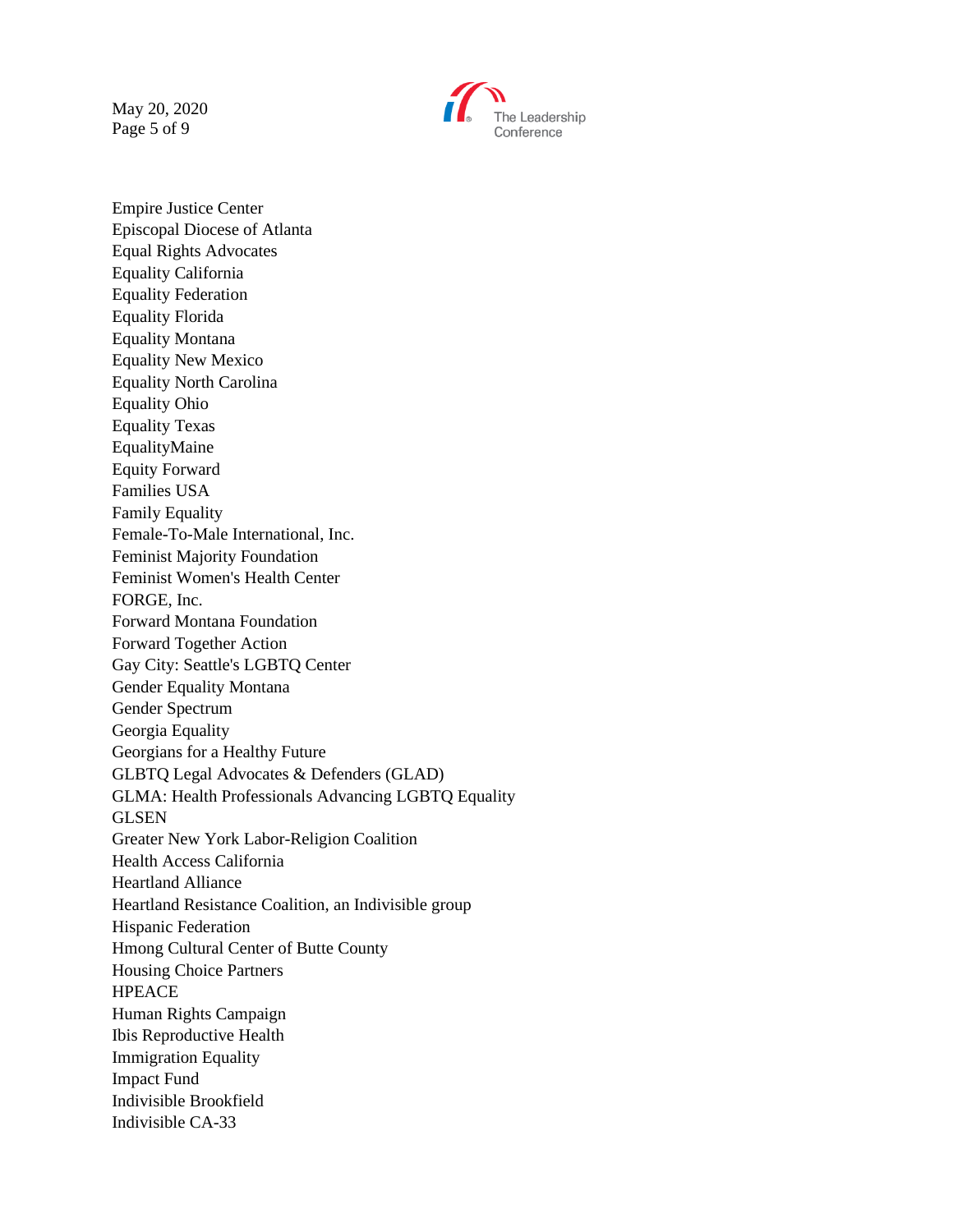May 20, 2020 Page 6 of 9



Indivisible Georgia Coalition Indivisible Houston Indivisible Il9 Indivisible Illinois Indivisible Lumpkin Indivisible Madison (WI) Indivisible Marching Buddies of Atlanta Indivisible Metro East Indivisible San Francisco interACT: Advocates for Intersex Youth Interfaith Alliance International Association of Providers of AIDS Care International Community Health Services Jewish Women International Justice in Aging JustUs Health Kentucky Equal Justice Center Kentucky Mental Health Coalition Kentucky Voices for Health Korean Community Center of the East Bay La Clinica de La Raza Labor Council for Latin American Advancement Lambda Legal Lavender Rights Project League of Women Voters of the United States LGBT Bar Association of Greater New York LGBTQ Connection Long Term Care Community Coalition Matthew Shepard Foundation Mazzoni Center Mental Health America of California Mental Health America of Kentucky Mercy Care Methodist Federation for Social Action Metro New York Health Care for All MomsRising Montana Chapter of the American Academy of Pediatrics Montana Coalition Against Domestic and Sexual Violence Montana Gender Alliance Montana Human Rights Network Movement Advancement Project **NAACP** NARAL Pro-Choice America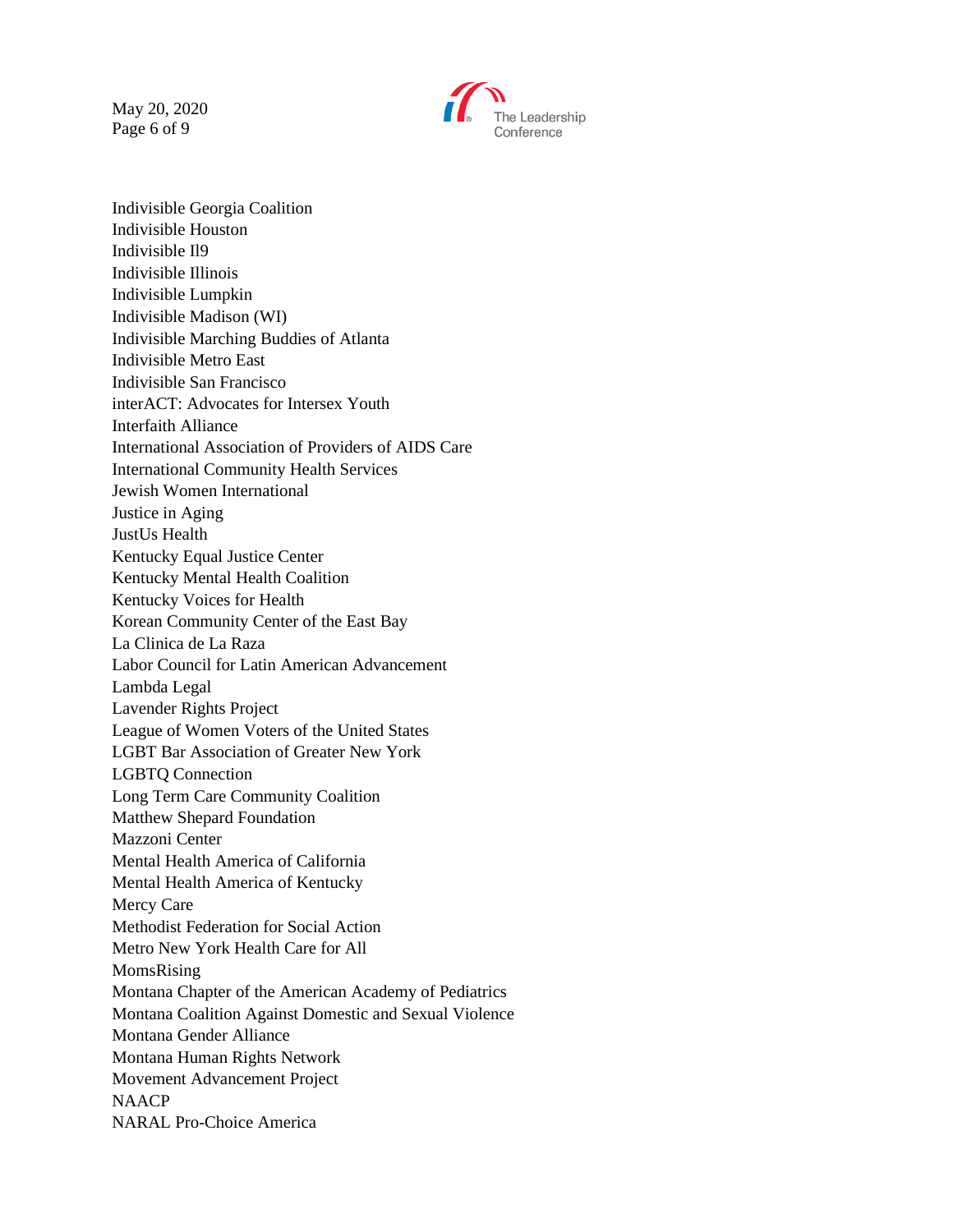May 20, 2020 Page 7 of 9



## NASTAD

National Advocacy Center of the Sisters of the Good Shepherd National Asian Pacific Center on Aging (NAPCA) National Association of Area Agencies on Aging (n4a) National Association of Councils on Developmental Disabilities National Association of Human Rights Workers National Association of Social Workers National Association of Social Workers (NASW) California Chapter National Black Justice Coalition National Center for Lesbian Rights National Center for Youth Law National Coalition Against Domestic Violence National Coalition for LGBT Health National Consumers League National Council of Jewish Women National Council on Independent Living National Disability Rights Network National Employment Law Project National Employment Lawyers Association National Equality Action Team National Health Care for the Homeless Council National Health Law Program National Hispanic Council on Aging National Human Services Assembly National Indian Education Association National Korean American Service & Education Consortium (NAKASEC) National LGBT Cancer Network National LGBTQ Task Force National Partnership for Women & Families National Queer Asian Pacific Islander Alliance (NQAPIA) National Trans Bar Association National Women's Health Network National Workrights Institute Native Directions Inc. Necessary Trouble Indivisible New York Immigration Coalition New York Legal Assistance Group NM Center on Law & Poverty Oasis Legal Services OCA-Asian Pacific American Advocates Office of the Health Care Advocate, Vermont Legal Aid One Colorado Openhouse, San Francisco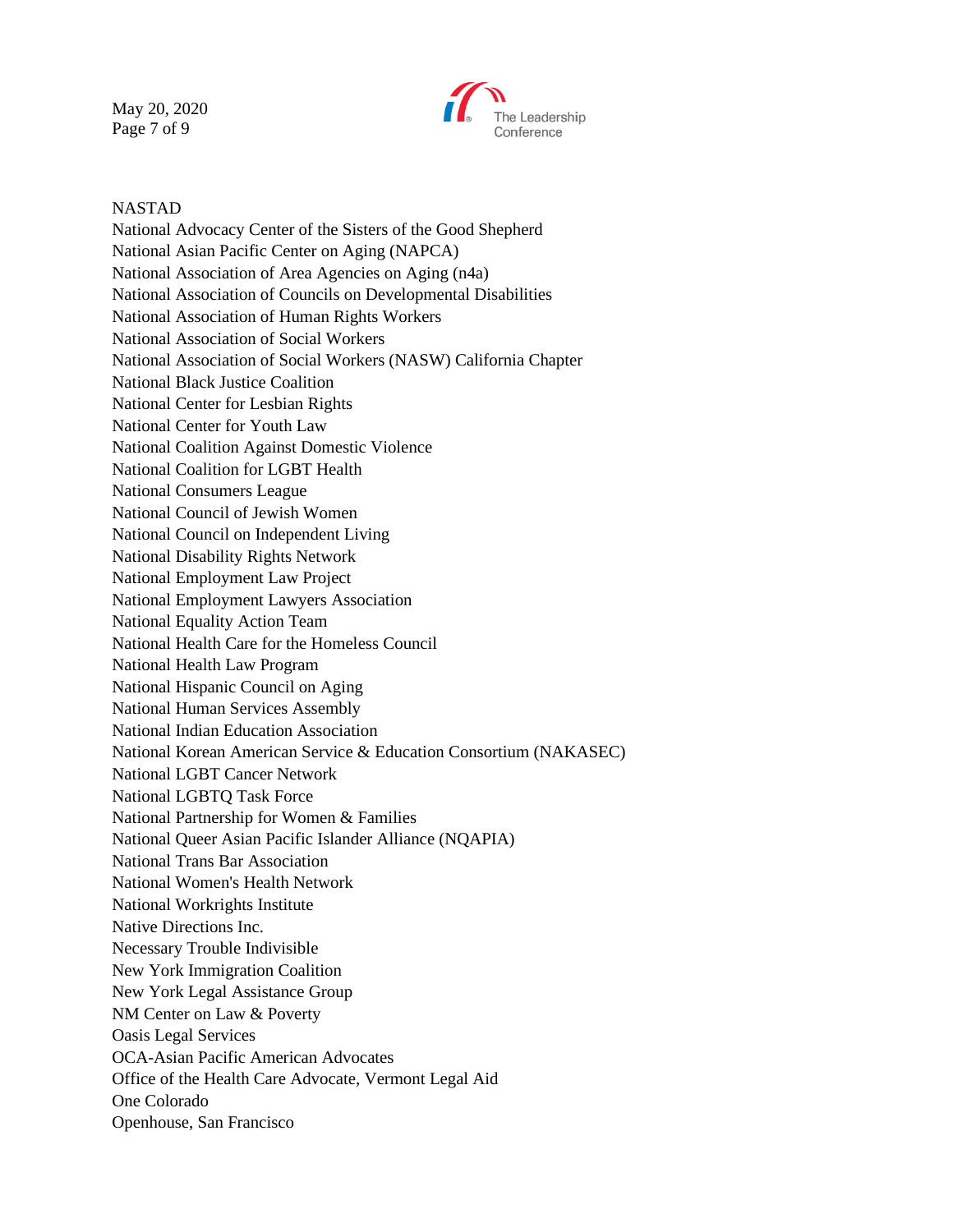May 20, 2020 Page 8 of 9



Orange County United Way Out2Enroll OutFront Minnesota **OutNebraska** Papa Ola Lokahi People For the American Way People's Action PFLAG National Planned Parenthood Federation of America Positive Transformations Psychotherapy Positive Women's Network-USA Power to Decide PowerOn, a program of LGBT Technology Institute Prepare To Bloom, LLC Pride at Work Pride Center of Vermont Progressive Leadership Alliance of Nevada Public Advocacy for Kids (PAK) Public Citizen Quest Family Therapy / Gender Health Training Institute Rabbinical Assembly Racial & Ethnic Mental Health Disparities Coalition (REMHDCO) Religious Coalition for Reproductive Choice RESULTS Rural Coalition SAGE: Advocacy and Services for LGBT Elders Santa Cruz Dyke Trans March SC Appleseed Legal Justice Center Shriver Center on Poverty Law Silver State Equality-Nevada SisterSong: National Women of Color Reproductive Justice Collective Society for Maternal-Fetal Medicine South Asian Network Southern Black Policy and Advocacy Network Southern Legal Counsel, Inc. Southern Poverty Law Center St. Louis STI Regional Response Coalition TASH Tennessee Justice Center The AIDS Institute The American Liver Foundation The California Youth Empowerment Network The Center for Sexuality & Gender Diversity